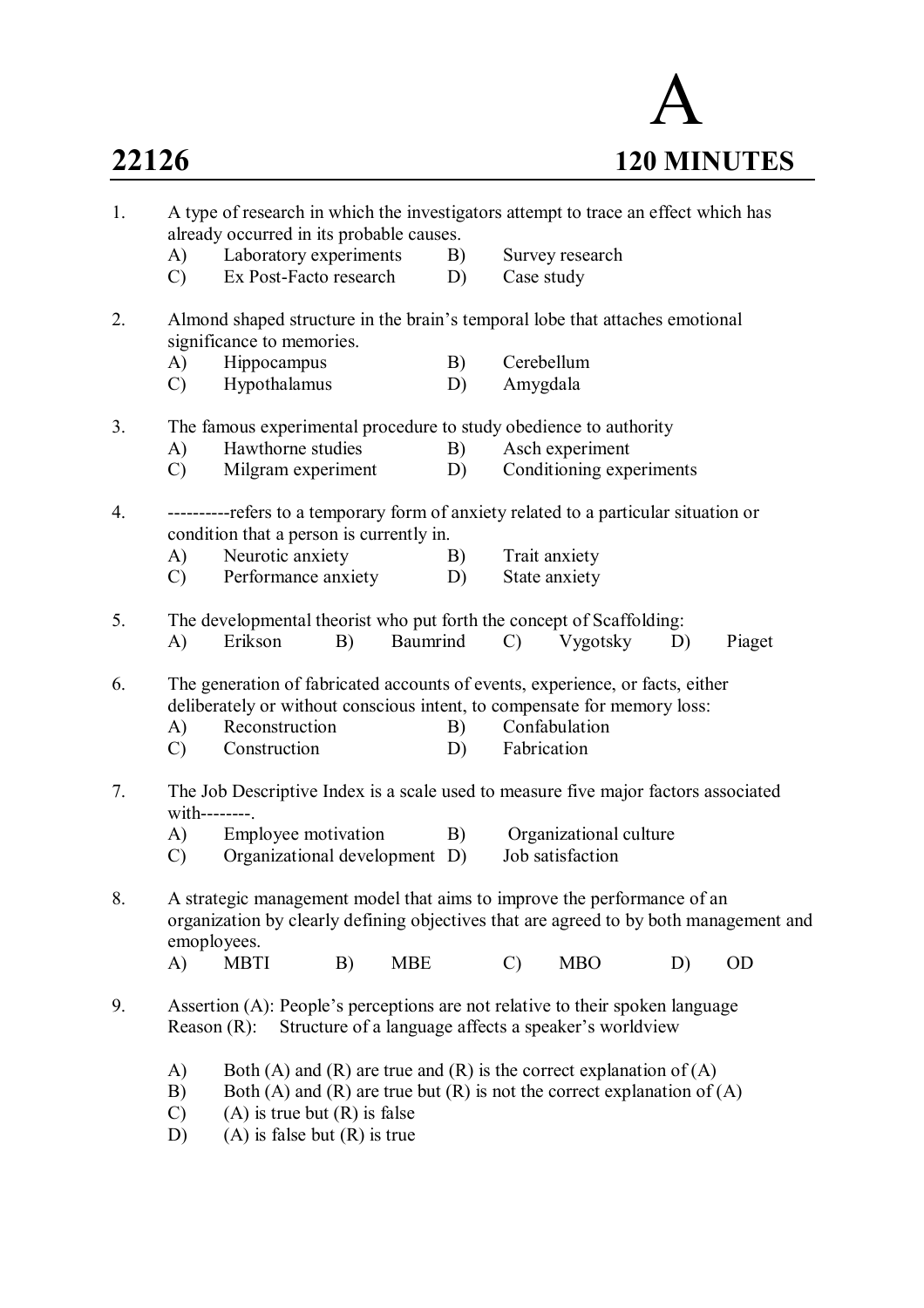- 10. ------------hypothesis is one that postulates particular characteristics of a behavior or provides some specific goal for the observation.<br>A) Universal hypothesis B) Exi
	- A) Universal hypothesis B) Existential hypothesis
- - C) Descriptive hypothesis D) Causal hypothesis
- 
- 11. A personality disorder characterized by extreme fear of rejection and criticism that leads to an inability to engage in meaningful relationships with the people.
	- A) Avoidant personality disorder
	- B) Dependent personality disorder
	- C) Paranoid personality disorder
	- D) Schizoid personality disorder
- 12. A graphical representation with pairs of numerical data, with one variable on each axis that shows a relationship between them.
	-
	- A) Scatter diagram B) Structural equation model<br>
	C) Path diagram D) Regression diagram
		- Regression diagram
- 13. Match List I with List II List I<br>
Wolfgang Kohler<br>
1. Humanistic a. Wolfgang Kohler b. Edward C Tolman 2. Behaviouristic c. Carl Rogers 3. Gestalt d. Clark Hull 4. Cognitive A) a-4, b-3, c-1, d-2 B) a-1, b-2, c-3, d-4 C) a-3, b-4, c-1, d-2 D) a-1, b-4, c-2, d-3
- 14. Which of the following therapy would be more influential in changing the behavior of a child who does not share any of his toys or sweets with his brother?
	- A) CBT B) REBT
	- C) Systematic desensitization D) Token economy
- 15. EPPS stands for?
	- A) Eysenk's Personal Preference Schedule
	- B) Edward's Personal Preference Schedule
	- C) Ego Personality Preference Schedule
	- D) Extroversion Personality Preference Schedule
- 16. What did Bandura name the belief about one's ability to perform behaviors that should lead to expected outcomes?
	- A) Self-concept B) Self-efficiency
	- C) Self-efficacy D) Self esteem
- 17. If a smoker is made to smoke to rapidly, it may create a bad feeling. This feeling may create a want to quit smoking. This would be an example of ------
	- A) Aversive conditioning B) Implosive therapy
		-
	- C) Systematic desensitization D) Contingency management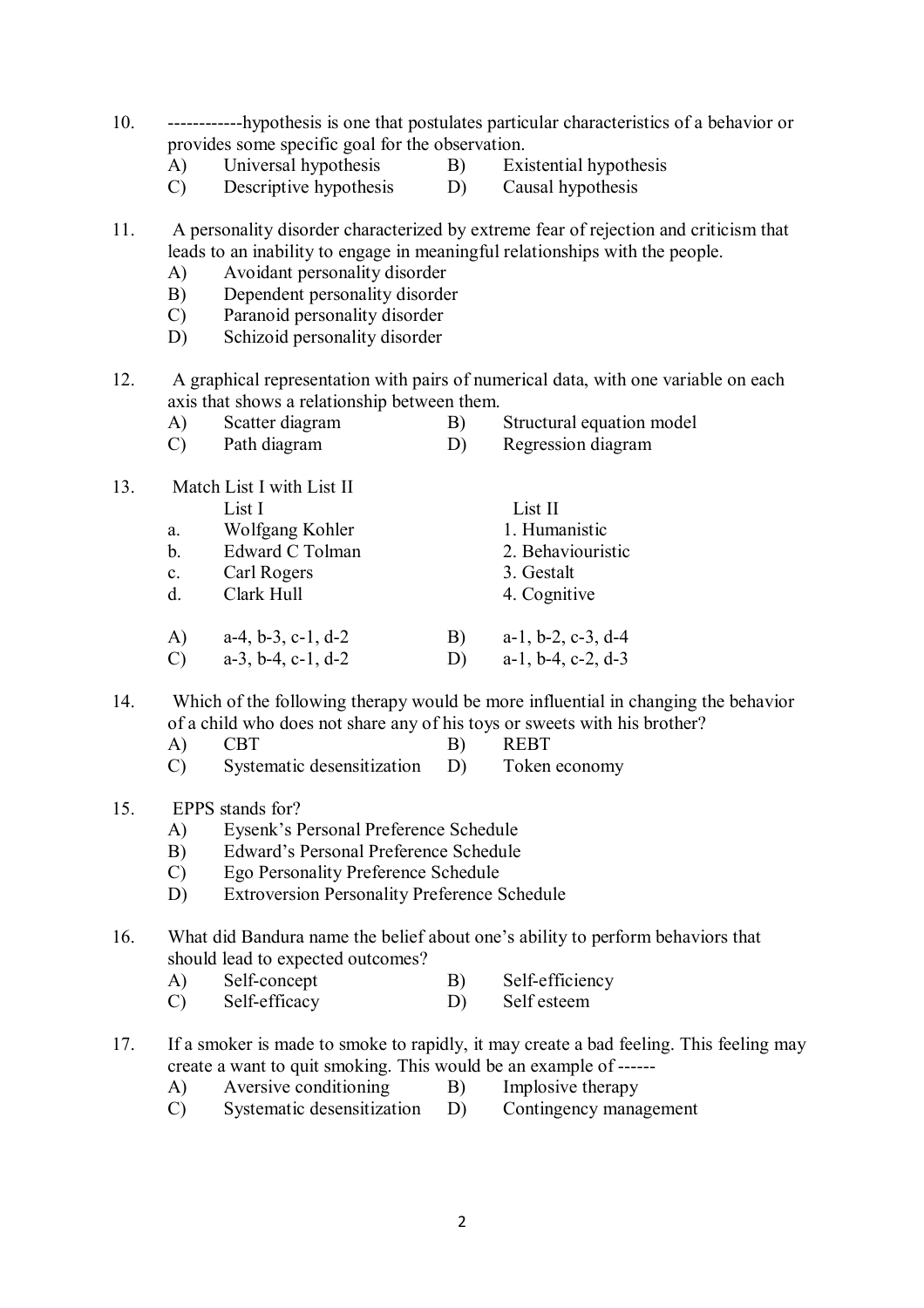- 18. ------- is a statistical error that occurs when an analyst does not select a sample that represents the entire population of data.
	- A) Average error B) Standard error
	- C) Deviation error D) Sampling error
- 19. Choose the correct order
	- A) Incubation-Preparation-Illumination-Verification
	- B) Preparation-Incubation-Illumination-Verification
	- C) Preparation-Illumination-Incubation-Verification
	- D) Verification-Preparation-Incubation-Illumination
- 20. An assumption or an opinion about someone simply based on that person's membership in a particular group.<br>A) Attitude
	- A) Attitude B) Stereotype C) Prejudice D) Discrimination
- 21. The problem solving strategy that involves breaking a problem into smaller problems, each with its own goals.
	- A) Analogical transfer B) Hill climbing
	- C) Means end analysis D) Heuristics
- 22. When a horoscope reader says 'Something that you have been waiting for will happen shortly, and you will feel more confident' and you realize it is surprisingly accurate. This is called:
	- A) Barnum effect B) Hindsight effect
	- C) Self-serving effect D) Self-fulfilling prophecy
- 23. Match the List I with List II List I List II a. Level of processing 1. James McClelland b. Multi store model 2. Craik & Lockhart c. Working memory 3. Atkinson & Shiffrin d. PDP 4. Baddelley & Hitch A) a-2, b-1, c-4, d-3 B) a-3, b-2, c-4, d-1 C) a-4, b-3, c-2, d-1 D) a-2, b-3, c-4, d-1

24. ------------is the tendency to perceive a stationary point of light in a dark room as moving.

| A) | Motion parallax     | $\mathbf{B}$ | Auto kinetic effect |
|----|---------------------|--------------|---------------------|
| C) | Stereoscopic motion | D)           | Phi phenomenon      |

25. A specific way of thinking based on the idea that because two or more things are similar in some respects, they are probably also similar to some further respect.

- A) Categorical reasoning B) Analogical reasoning
- C) Propositional reasoning D) Syllogistic reasoning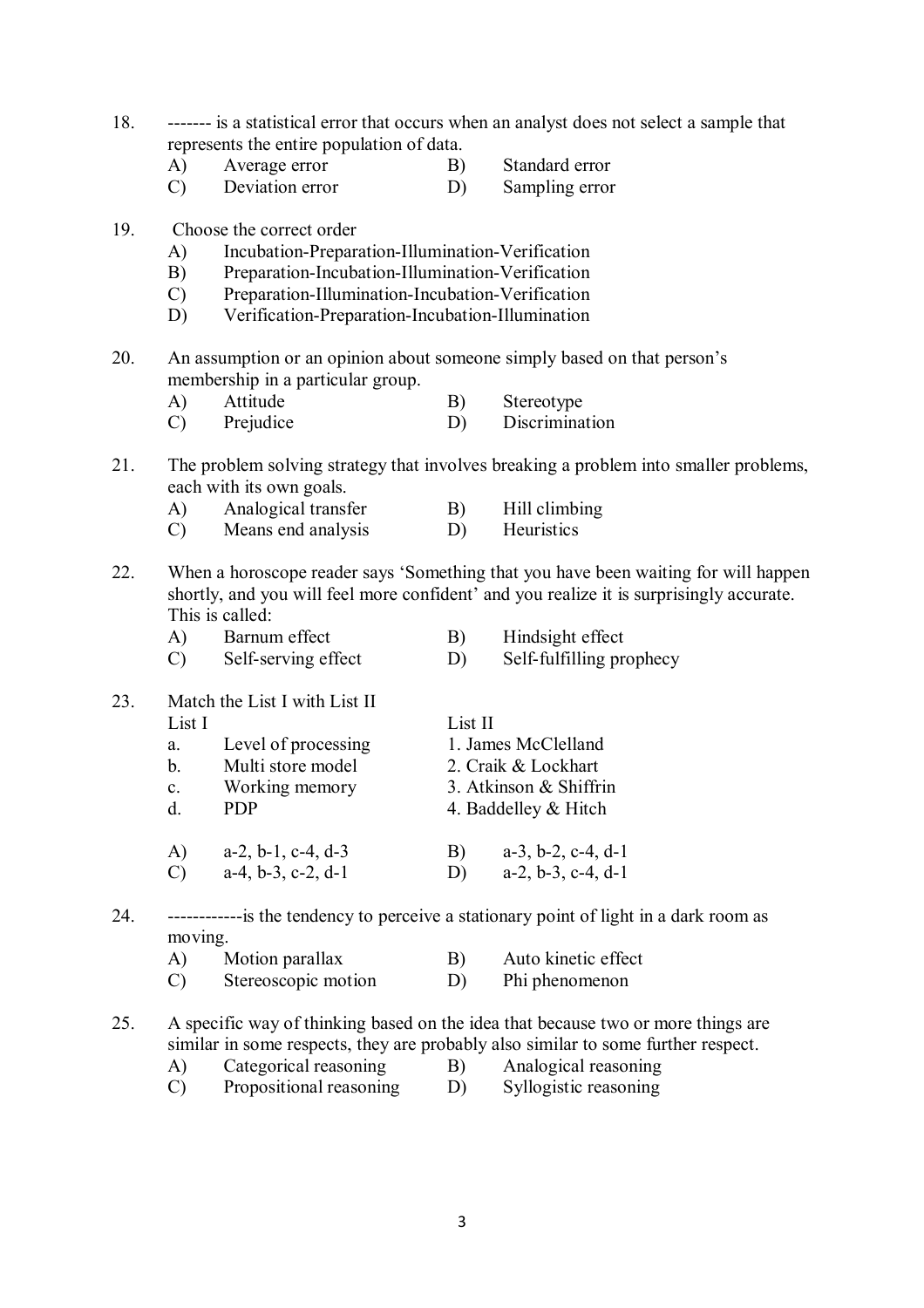- 26. The cluster which defines the variables of Howard Gardner's multiple intelligence:
	- A) Bodily-kinesthetic intelligence, Emotional intelligence,Intrapersonal intelligence,Logical-mathematical intelligence, Musical intelligence, Naturalistic intelligence,Verbal-linguistic intelligence, and Visual-spatial intelligence
	- B) Bodily-kinesthetic intelligence, Interpersonal intelligence, Intrapersonal intelligence, Logical-mathematical intelligence, Musical intelligence, Naturalistic intelligence, Verbal-linguistic intelligence, and Visualspatial intelligence
	- C) Bodily-kinesthetic intelligence, Interpersonal intelligence Intrapersonal intelligence, Logical-mathematical intelligence, Musical intelligence, Spiritual intelligence, Verbal-linguistic intelligence, and Visual-spatial intelligence
	- D) Bodily-kinesthetic intelligence, Interpersonal intelligence, Emotional intelligence, Logical-mathematical intelligence, Musical intelligence, Naturalistic intelligence, Verbal-linguistic intelligence, and Spiritual intelligence
- 27. The test which measures the participant's level of mastery of a particular topic under conditions of little or no time pressure:
	- A) Speed test B) Power test C) Verbal test D) Non verbal
- 28. --------is calculated by taking the weighted average of all possible outcomes under certain circumstances.
	- A) Expected utility B) Multiple attribute utility
	- C) Compatibility D) Primed decision
- 29. In an online game a player gets a reward after killing five enemies and will continue to receive some sort of reward for every five enemies killed. This type of reinforcement is called
	- A) Variable ratio reinforcement
	- B) Fixed ratio reinforcement
	- C) Variable interval reinforcement
	- D) Fixed interval reinforcement
- 30. Assertion (A): Declarative memory is memory for facts and things Reason (R): It is concerned with remembering 'how'
	- A) Both (A) and (R) are true and (R) is the correct explanation of (A)
	- B) Both (A) and (R) are true but (R) is not the correct explanation of (A)
	- $(C)$  (A) is true but  $(R)$  is false
	- D) (A) is false but  $(R)$  is true
- 31. A big brand offers discounts and prizes to their customers in a festival season in return for their assurance to shop with them again in the future. This concept is based on the theory of
	- A) Operant conditioning B) Classical conditioning
		-
	- C) Vicarious conditioning D) Trial and error learning
		-

4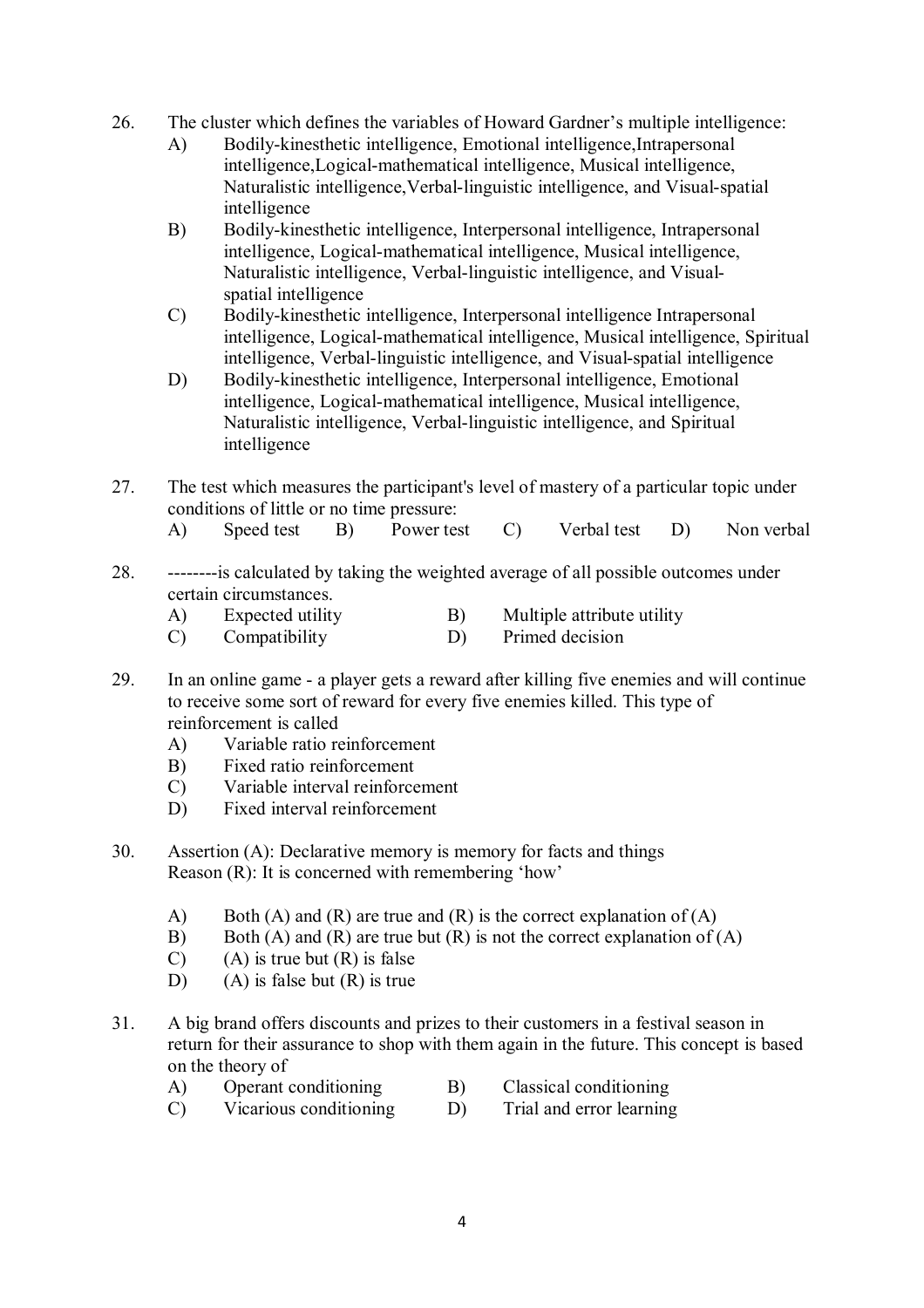- 32. The two distinct negative and positive views of motivation of human beings based on participation of workers was put forward by
	- A) Douglas McGregor B) Victor Vroom
	- C) McClelland D) Hertzberg
- 33. Which among the following includes the two dimensions, novelty and usefulness?
	- A) Problem solving B) Decision making
	- C) Intelligence D) Creativity
- 34. Assertion (A): There are 4 stages of group formation according to Tuckman, each with its own functions

Reason (R): The stage in group formation, which deals with reaching consensus is Norming

- A) Both (A) and (R) are true and (R) is the correct explanation of (A) B) Both (A) and (R) are true but (R) is not the correct explanation of (
- Both (A) and (R) are true but (R) is not the correct explanation of (A)
- $(C)$  (A) is true but  $(R)$  is false
- D) (A) is false but  $(R)$  is true
- 35. Which theory claims that illusions result from inappropriate instructions to the eye muscles to move in a particular manner which are induced by certain aspects of the stimulus configuration?
	- A) Incorrect comparison theory
	- B) Efferent readiness hypothesis
	- C) Reference theory
	- D) Assimilation theory
- 36. Author of 'The Neurotic Personality of our time' published in 1937:
	- A) Sigmund Freud B) Anna Freud<br>
	C) Carl Jung D) Karen Horne
	- C) Carl Jung D) Karen Horney
- 37. "It is literature. It is beautiful, but it is not Psychology". Which school of Psychology did Wundt criticize through these words?
	- A) Functionalism B) Psychoanalysis
	- C) Gestalt psychology D) Behaviourism
- 38. A form of group interview that capitalizes on communication between research participants in order to generate data.
	- A) Pilot group B) T-group
	- C) Focus group D) Collective group
- 39. The method developed by Likert for the construction of attitude scale was named later by Bird as---------------
	- A) Method of equal appearing intervals
	- B) Method of summated ratings
	- C) Cumulative scale
	- D) Method of rank order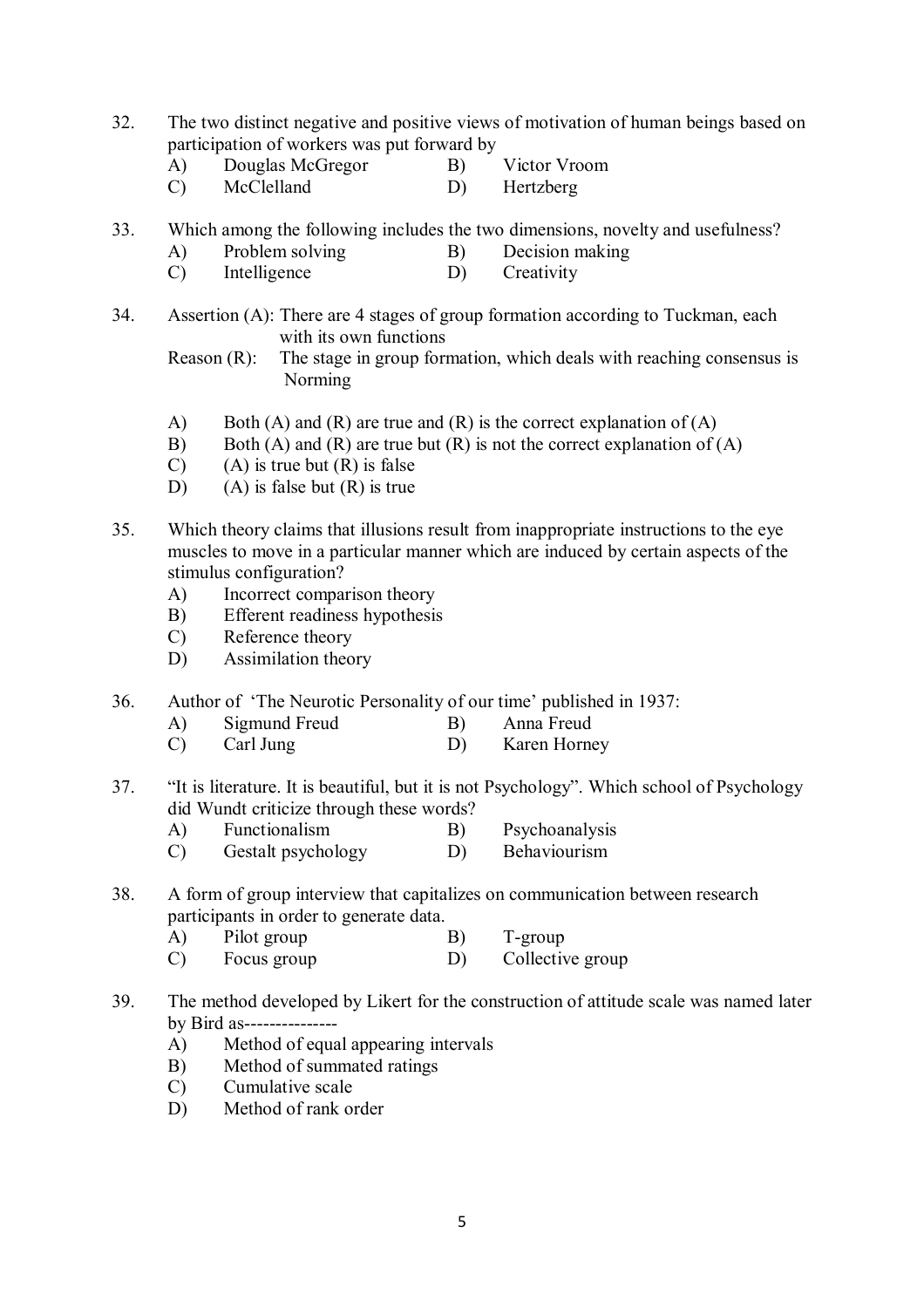| 40. |                     |                                                                      |    |               | The curve used to illustrate discrimination power and item difficulty of test items.                                                           |
|-----|---------------------|----------------------------------------------------------------------|----|---------------|------------------------------------------------------------------------------------------------------------------------------------------------|
|     | A)                  | ROC curve                                                            |    | B)            | Normal Probability curve                                                                                                                       |
|     | $\mathcal{C}$       | Ebbinghaus curve                                                     |    | D)            | ICC                                                                                                                                            |
| 41. |                     |                                                                      |    |               | The sum of all uncontrollable sources of variation that are likely to affect the                                                               |
|     |                     | dependent variable.                                                  |    |               |                                                                                                                                                |
|     | A)                  | Error variance                                                       |    | B)            | Average error                                                                                                                                  |
|     | $\mathcal{C}$       | Deviation error                                                      |    | D)            | Sampling error                                                                                                                                 |
| 42. |                     |                                                                      |    |               | Which among the following is <b>not</b> an alternate name for parallel forms reliability?                                                      |
|     | A)                  | Alternate forms reliability                                          |    | B)            | Equivalent forms reliability                                                                                                                   |
|     | $\mathcal{C}$       | Different forms reliability                                          |    | D)            | Comparable forms reliability                                                                                                                   |
| 43. |                     |                                                                      |    |               | Freud believed ---------represented a disguised fulfillment of a repressed wish.                                                               |
|     | $\mathbf{A}$        | Defense mechanisms                                                   |    | B)            | Id                                                                                                                                             |
|     | $\mathcal{C}$       | Dreams                                                               |    | D)            | Repression                                                                                                                                     |
| 44. |                     |                                                                      |    |               | Environment of Evolutionary Adaptedness (EEA) is a concept developed by:                                                                       |
|     | A)                  | Charles Darwin                                                       |    | B)            | John Bowlby                                                                                                                                    |
|     | $\mathcal{C}$       | Konrad Lorenz                                                        |    | D)            | Alfred Russell Wallace                                                                                                                         |
|     |                     | effect.                                                              |    |               | inactive, look-alike substance to work, even though it has no medical                                                                          |
|     | A)<br>B)            |                                                                      |    |               | Both (A) and (R) are true and (R) is the correct explanation of (A)<br>Both (A) and (R) are true but (R) is not the correct explanation of (A) |
|     | $\mathcal{C}$<br>D) | $(A)$ is true but $(R)$ is false<br>$(A)$ is false but $(R)$ is true |    |               |                                                                                                                                                |
| 46. |                     |                                                                      |    |               | The tendency to integrate perceptual elements into meaningful patterns.                                                                        |
|     | A)                  | Perceptual illusion                                                  |    | B)            | Perceptual constancy                                                                                                                           |
|     | $\mathcal{C}$       | Perceptual organization                                              |    | D)            | Figure ground perception                                                                                                                       |
| 47. |                     | Match List $-I$ (Term) with List II (Explanation)<br>$List-I$        |    |               | $List - II$                                                                                                                                    |
|     |                     | a. Social facilitation                                               | 1. | working alone | exerting less effort in a group than when                                                                                                      |
|     |                     | b. Social loafing                                                    | 2. |               | altering behavior when around others for<br>fear of being judged                                                                               |
|     |                     | c. Social inhibition                                                 | 3. | environment   | behavior change to meet demands of a social                                                                                                    |
|     |                     | d. Social influence                                                  | 4. |               | difference in individual performance when<br>working with other people                                                                         |
|     | A)                  | $a-4$ , $b-2$ , $c-1$ , $d-3$                                        |    | B)            | $a-4$ , $b-1$ , $c-2$ , $d-3$                                                                                                                  |
|     | $\mathcal{C}$       | $a-3$ , $b-2$ , $c-1$ , $d-4$                                        |    | D)            | $a-3$ , $b-1$ , $c-2$ , $d-4$                                                                                                                  |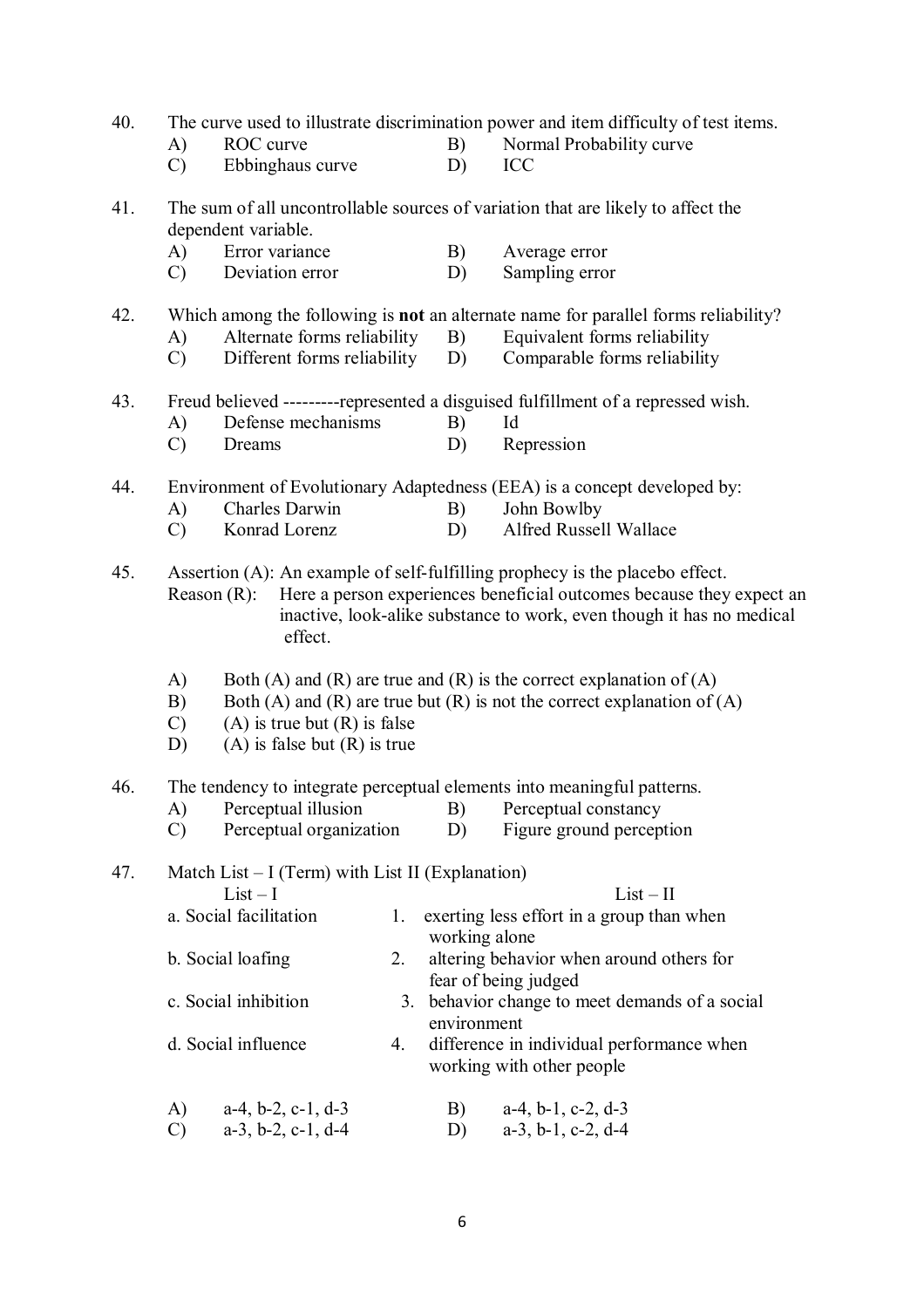| 48. | 1.<br>3 <sub>1</sub> | Arrange the following psychosocial stages in order<br>Initiative Vs Guilt<br>Industry Vs Inferiority                                                    |    |                  | 2.<br>4. |                   | <b>Trust Vs Mistrust</b><br>Autonomy Vs Shame         |    |                  |
|-----|----------------------|---------------------------------------------------------------------------------------------------------------------------------------------------------|----|------------------|----------|-------------------|-------------------------------------------------------|----|------------------|
|     | A)                   | 1,2,3,4                                                                                                                                                 | B) | 2,3,4,1          |          | $\mathcal{C}$     | 2,1,4,3                                               | D) | 2,4,1,3          |
| 49. |                      | The term used in psychoanalysis for a release of discharge of emotional energy<br>following the recollection of a painful memory that can be repressed: |    |                  |          |                   |                                                       |    |                  |
|     | A)                   | Catharsis                                                                                                                                               | B) | Cathexis         |          | $\mathcal{C}$     | Abreaction                                            | D) | Transference     |
| 50. |                      | The term given to instability or fluctuation of emotions:                                                                                               |    |                  |          |                   |                                                       |    |                  |
|     | A)                   | Labile affect                                                                                                                                           |    |                  | B)       |                   | <b>Blunted</b> affect                                 |    |                  |
|     | $\mathcal{C}$        | Flat affect                                                                                                                                             |    |                  | D)       |                   | Constricted affect                                    |    |                  |
| 51. |                      | According to Yerkes - Dodson law, the relationship between level of arousal and<br>performance is:                                                      |    |                  |          |                   |                                                       |    |                  |
|     | A)                   | a straight line                                                                                                                                         |    |                  | B)       | a wave            |                                                       |    |                  |
|     | $\mathcal{C}$        | a U curve                                                                                                                                               |    |                  | D)       |                   | an inverted U curve                                   |    |                  |
| 52. |                      | A person with this type of delusional disorder believes that another person, often<br>someone important or famous, is in love with him or her.          |    |                  |          |                   |                                                       |    |                  |
|     | $\mathbf{A}$         | Erotomanic                                                                                                                                              | B) | Grandiose        |          | $\mathcal{C}$     | Persecutory                                           | D) | Somatic          |
| 53. | A)<br>$\mathcal{C}$  | A condition in which Individuals whose gender at birth is contrary to the one they<br>identify with is called<br>Gender dysphoria<br>Transphobia        |    |                  | B)<br>D) |                   | Body dysmorphia<br>Gender identity disorder           |    |                  |
| 54. |                      | Gambling disorder is officially classified as an addictive disorder in which of the<br>following versions of DSM?                                       |    |                  |          |                   |                                                       |    |                  |
|     | A)                   | DSM <sub>3</sub>                                                                                                                                        | B) | DSM <sub>4</sub> |          | $\mathcal{C}$     | DSM 4 TR                                              | D) | DSM <sub>5</sub> |
| 55. |                      | Who among the following said "Education is what survives when what has been<br>learnt has been forgotten"?                                              |    |                  |          |                   |                                                       |    |                  |
|     | A)                   | Ivan Pavlov                                                                                                                                             |    |                  | B)       | <b>BF</b> Skinner |                                                       |    |                  |
|     | $\mathcal{C}$        | Sigmund Freud                                                                                                                                           |    |                  | D)       |                   | Albert Bandura                                        |    |                  |
| 56. |                      | An approach which is built on the foundational idea that behavior is determined by<br>experiences from past that are lodged in one's unconscious mind:  |    |                  |          |                   |                                                       |    |                  |
|     | A)<br>$\mathcal{C}$  | Psychoanalytical approach<br>Psycho social approach                                                                                                     |    |                  | B)<br>D) |                   | Cognitive approach<br>Analytical approach             |    |                  |
| 57. |                      | Which one of the following does <b>not</b> belong to the basic components of modern<br>psychoanalysis?                                                  |    |                  |          |                   |                                                       |    |                  |
|     | A)<br>$\mathcal{C}$  | Interpretation<br>Predictive analysis                                                                                                                   |    |                  | B)<br>D) |                   | Transference analysis<br>Countertransference analysis |    |                  |
|     |                      |                                                                                                                                                         |    |                  |          |                   |                                                       |    |                  |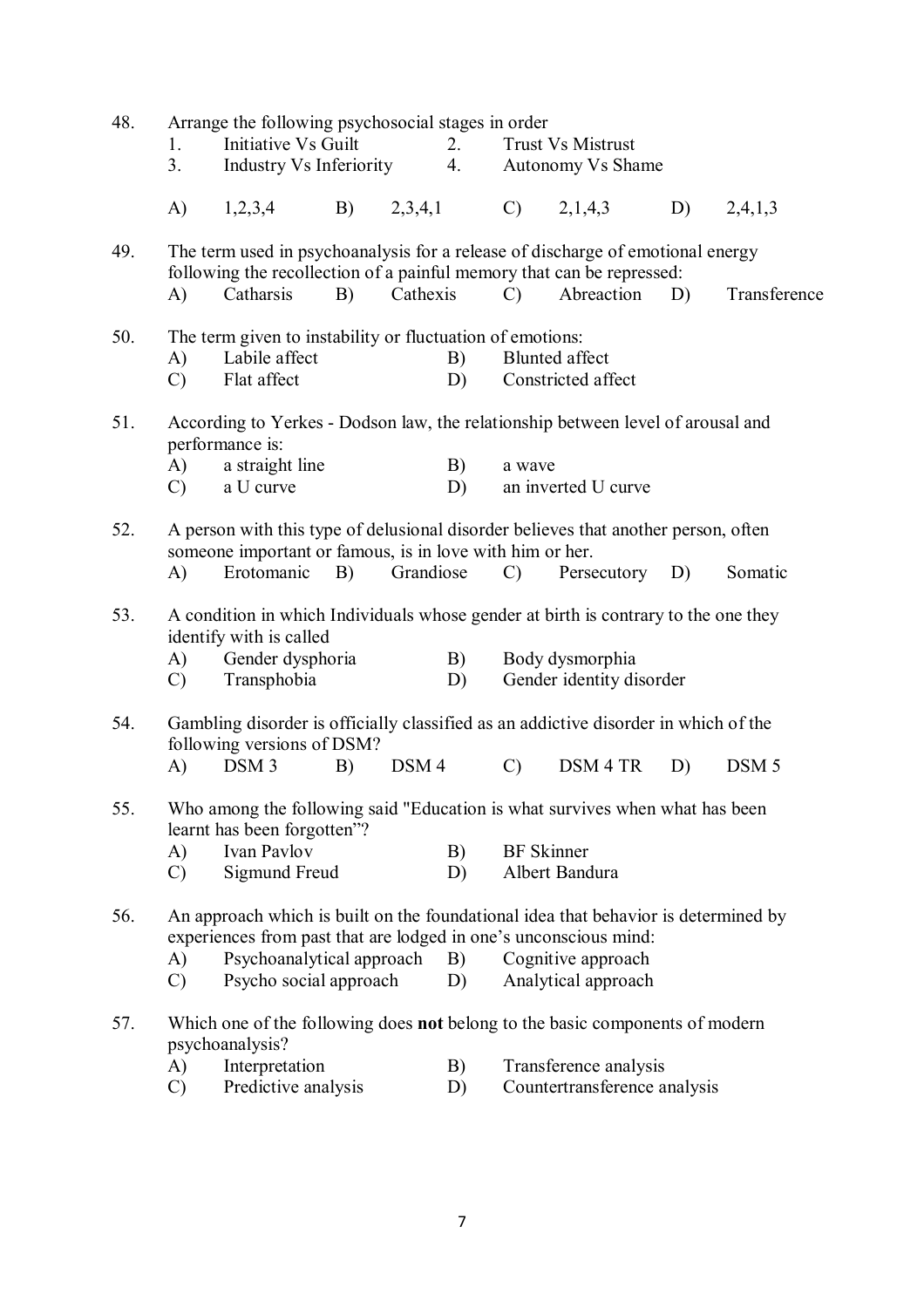- 58. A condition in which breathing stops and there's a pause before the person starts to breathe again:
	- A) Central Sleep Apnea B) Sleep nervousness
	- C) Somnambulism D) Narcolepsy
- 59. Persistent difficulty discarding or parting with possessions due to a perceived need to save the items and distress associated with discarding them:
	- A) Hoarding disorder
	- B) Acute attachment disorder
	- C) Obsessive compulsive disorder
	- D) Generalized Anxiety disorder
- 60. Which of the following explains the 'Generalized Anxiety Syndrome'?
	- A) Alarm-Response-Exhaustion
	- B) Alarm-Response-Execution<br>C) Alarm-Resistance-Exhaustic
	- Alarm-Resistance-Exhaustion
	- D) Alarm-Resistance-Execution
- 61. Assertion(A): Bottom up processing refers to the use of contextual information in pattern recognition

Reason (R): In bottom up processing, perception begins with the stimulus itself

- A) Both (A) and (R) are true and (R) is the correct explanation of (A)
- B) Both (A) and (R) are true but (R) is not the correct explanation of (A)
- $(C)$  (A) is true but  $(R)$  is false
- D) (A) is false but (R) is true
- 62. The type of conditioning in which the unconditioned stimulus and conditioned stimulus are presented separately with an interval of time in between.
	- A) Delay conditioning B) Trace conditioning
	- C) Classical conditioning D) Backward conditioning
- 63. Which among the following is NOT considered as an advantage of experimental research?
	- A) High level of control B) Specific conclusions
	- C) Duplication of results D) Less time consuming
- 64. Intelligence is viewed by some as innate and by others as acquired. Which studies provide evidence for these two viewpoints?
	- 1. Twin studies
	- 2. Adoption studies
	- 3. Cohort studies
	- 4. Longitudinal studies

A) 1 & 2 only B) 3 & 4 only C) 1 & 4 only D) 2 &3 only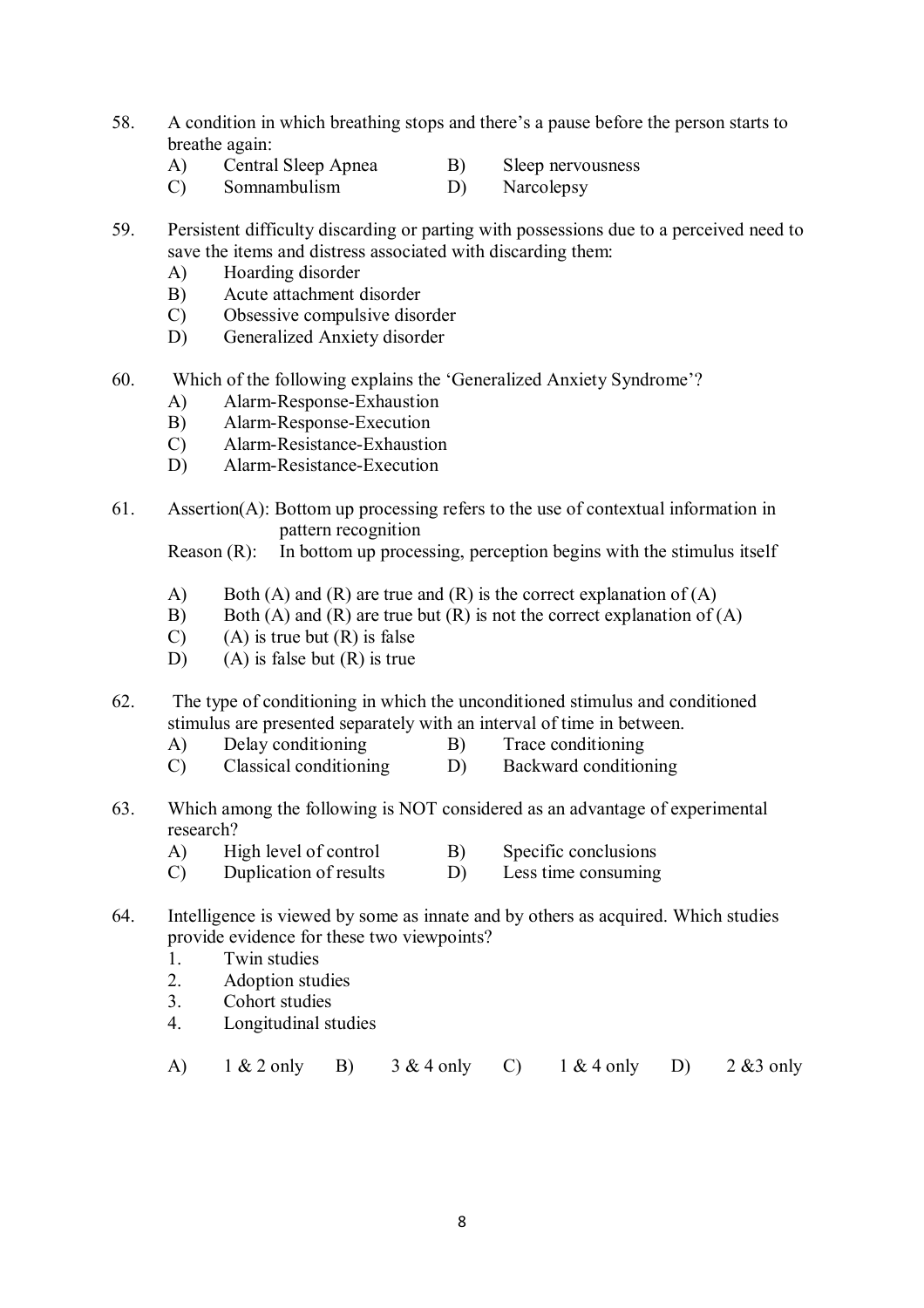65. Assertion (A): Randomization is a process by which each participant has the same chance of being assigned to either experimental or control group Reason (R): This does not control for the influence of extraneous variables A) Both (A) and (R) are true and (R) is the correct explanation of (A) B) Both (A) and (R) are true but (R) is not the correct explanation of (A)  $(C)$  (A) is true but  $(R)$  is false D) (A) is false but  $(R)$  is true 66. The forgetting curve hypothesizes----- A) The incline in forgetting in time B) The decline in forgetting in time C) The incline in memory retention in time D) The decline in memory retention in time 67. A psychological state characterized by loss of the sense of individuality and submerging of personal identity and accountability in a group. A) Bystander effect B) Diffusion of responsibility<br>
C) Individuation D) Deindividuation C) Individuation D) Deindividuation 68. Which among the following is not a non-probability sampling method? A) Cluster sampling B) Ouota sampling C) Judgement sampling D) Saturation sampling 69. The author of the book 'Verbal Behavior': A) BF Skinner B) Ivan Pavlov C) Albert Bandura D) Clark Hull 70. Match list I with list II List I List II a. Dementia 1. Loss of memories b. Alzheimer's disease 2. Impairment of memory and judgment c. Mild Cognitive Impairment 3. Early stage of memory loss and other cognitive ability loss d. Amnesia 4. Memory loss and confusion A) a-1, b-2, c-3, d-4 B) a-2, b-1, c-3, d-4<br>C) a-2, b-4, c-3, d-1 D) a-4, b-3, c-2, d-1 C) a-2, b-4, c-3, d-1 D) 71. Which of the following concepts can be considered as the contribution of Clark Hull? A) One trial learning B) Habit strength C) Evolutionary levels D) Sign learning 72. What is the name given to the quantitative study of the inter relations between the members of a social group? A) Sociometry B) Socio mapping

C) Socio plot D) Epistemology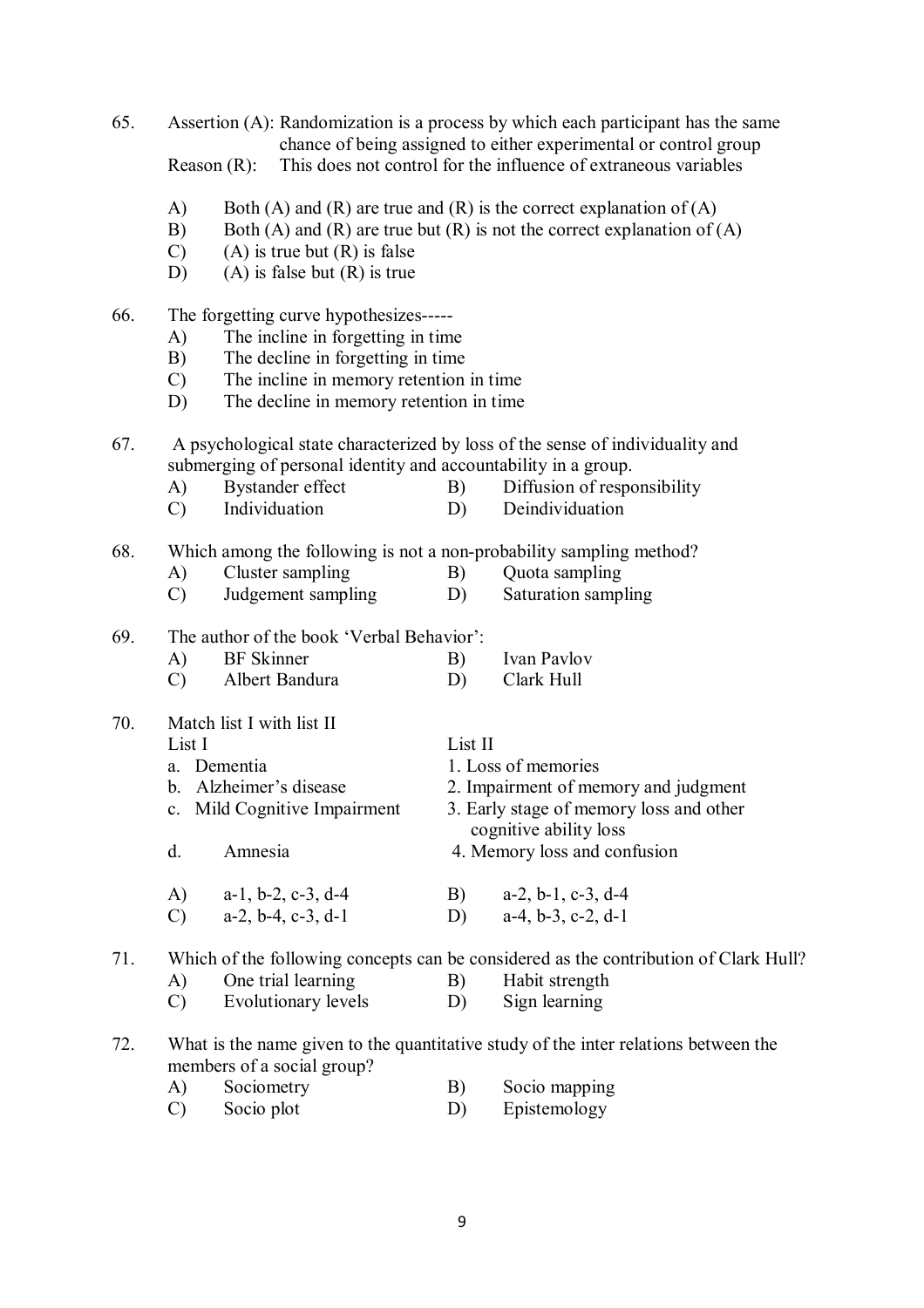73. Which among the following tests are **not** based on the criterion of scoring?

| Objective test | Speed test |  |
|----------------|------------|--|
|                |            |  |

- 3. Subjective test 4. Power test
- A)  $2 \& 4 only$  B)  $1 \& 3 only$ C)  $1 \& 4 only$  D)  $1, 2, 3 \& 4$

74. Who defined adolescence as 'a period of great strain, stress, and storm and stife.'?

- A) Elizabeth Hurlock B) Diana Baumrind
- C) Stanley Hall D) Eric Erikson

75. Special types of independent variables which are selected by the experimenter because he suspects that these variables may alter the relationship between the primary independent variable and the dependent variable. A) Active B) Attribute C) Moderator D) Intervening

- 76. Which among the following is **not** a classification of mental disorders? A) PRF B) CCMD C) GLPD D) RDoC
- 77. A------------- experiment is one that intends to test all possible hypotheses simultaneously.
	- A) Exploratory B) Confirmatory C) Crucial D) Pilot
- 78. Individuals with this, tend to attribute their positive behaviours to internal factors and their negative behaviours to external factors.
	- A) Fundamental attribution error
	- B) Self-serving bias
	- C) Actor-observer bias
	- D) Correspondence bias
- 79. Sharing, helping, and comforting are 3 different types of-----------.<br>A) Bystander effect B) Altruism
	- A) Bystander effect B)
	- C) Empathy D) Prosocial behaviour
- 80. "Encode information along with its context" this is the principle of------.
	- A) State dependent learning
	- B) Encoding specificity
	- C) Context dependent memory
	- D) None of the above
- 81. Some behaviors are at least partly inherited and can be affected by natural selection this perspective is:
	- A) Socio cultural perspective
	- B) Socio biological perspective
	- C) Socio behavioral perspective
	- D) Ethological approach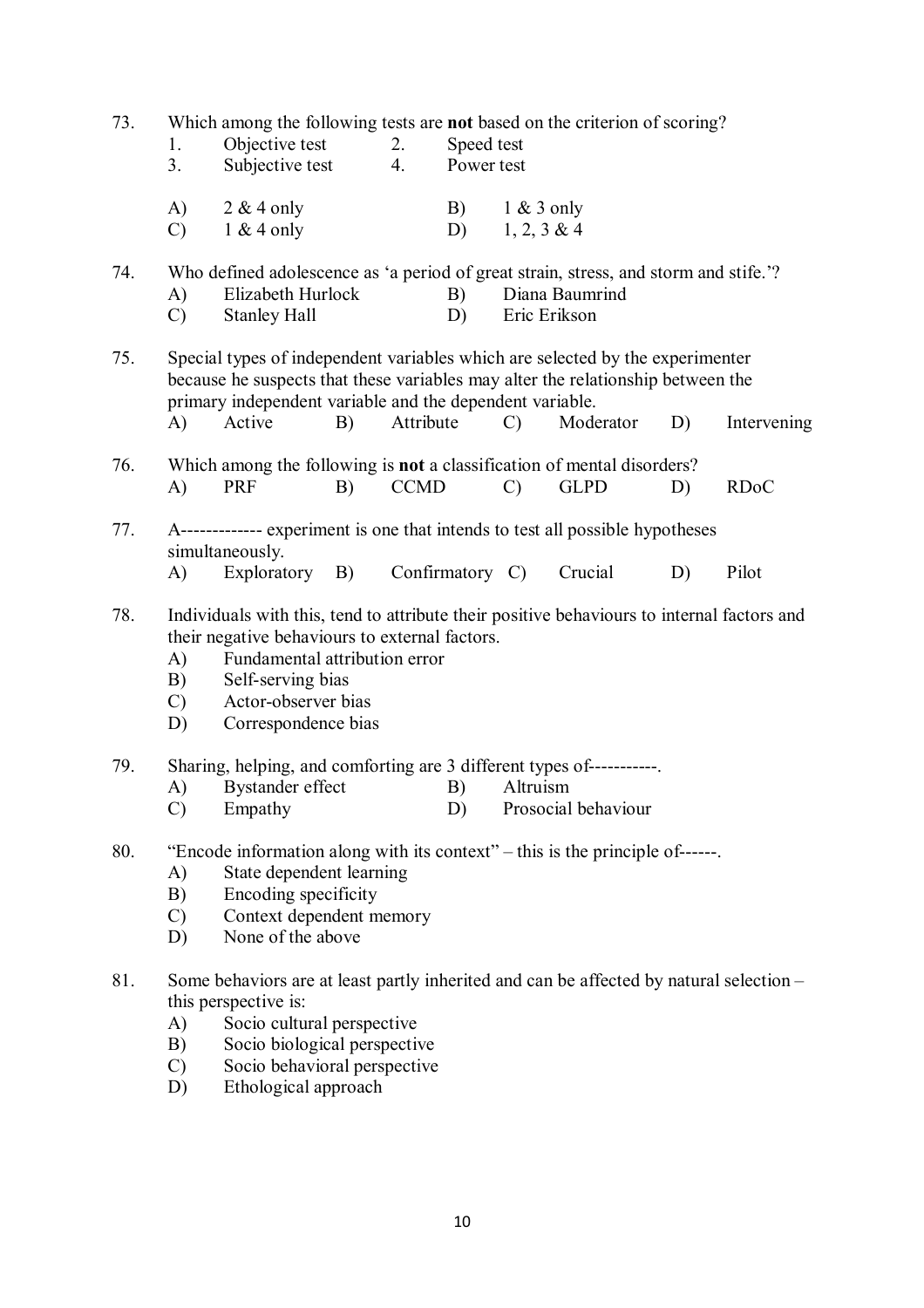| 82. | A)<br>$\mathcal{C}$             | "Initially you make a big request which a person can be expected to refuse. Then you<br>make a smaller request which the person finds difficult to refuse because they feel<br>they shouldn't always say NO!" this technique is:<br>Door in the face technique<br>B)<br>Dual option technique<br>D)         |                                                           |             |          |                                                                                                                                      | Complementary technique<br>Foot in the door technique          |    |          |  |
|-----|---------------------------------|-------------------------------------------------------------------------------------------------------------------------------------------------------------------------------------------------------------------------------------------------------------------------------------------------------------|-----------------------------------------------------------|-------------|----------|--------------------------------------------------------------------------------------------------------------------------------------|----------------------------------------------------------------|----|----------|--|
| 83. | A)<br>$\mathcal{C}$             |                                                                                                                                                                                                                                                                                                             | Type based assessment<br>B)<br>Normative assessment<br>D) |             |          | A personality assessment which defines a person as either an introvert or an extrovert:<br>Trait based assessment<br>Factor analysis |                                                                |    |          |  |
| 84. | A)<br>$\mathcal{C}$             | Garcia effect is an example of:<br>Sign learning<br>Operant conditioning                                                                                                                                                                                                                                    |                                                           |             | B)<br>D) | Observational learning<br>Classical conditioning                                                                                     |                                                                |    |          |  |
| 85. | A)<br>$\mathcal{C}$             | Which among the following illusion theory explains that illusions are claimed to<br>result from inappropriate instructions to the eye muscles to move in a particular<br>manner which are induced by certain aspects of the stimulus configuration?<br>Efferent readiness hypothesis B)<br>Reference theory |                                                           |             | D)       |                                                                                                                                      | Misapplied constancy<br>Incorrect comparison theory            |    |          |  |
| 86. | A)                              | According to ---------- every intellectual task can be classified according to its content,<br>operation, and product.<br>Cattell                                                                                                                                                                           | B)                                                        | Spearman    |          | $\mathcal{C}$                                                                                                                        | Thurstone                                                      | D) | Guilford |  |
| 87. | A)<br>$\mathcal{C}$             | Carl Jung believed that human beings are connected to each other and their ancestors<br>through a shared set of experiences. What name did he give to this?<br>Autonomous psyche<br>Objective psyche                                                                                                        |                                                           |             | B)<br>D) |                                                                                                                                      | Collective unconscious<br>Entire unconscious                   |    |          |  |
| 88. | A)<br>$\mathcal{C}$             | The stage in Erikson's theory where there is a need to direct energy toward mastering<br>knowledge and intellectual skills.<br><b>Industry Vs Inferiority</b><br>Initiative Vs Guilt                                                                                                                        |                                                           |             | B)<br>D) |                                                                                                                                      | Identity Vs Identity confusion<br>Generativity Vs Stagnation   |    |          |  |
| 89. | A)                              | Which among the following is <b>not</b> categorized as a 'value' by Allport?<br>Theoretical                                                                                                                                                                                                                 | B)                                                        | Aesthetic   |          | $\mathcal{C}$                                                                                                                        | Political                                                      | D) | Moral    |  |
| 90. | A)<br>B)<br>$\mathcal{C}$<br>D) | According to Rogers, we experience congruence when -----.<br>We have a good ideal self<br>Our real self is not clear<br>Our self-concept is accurate                                                                                                                                                        |                                                           |             |          |                                                                                                                                      | There is great discrepancy between our ideal and actual selves |    |          |  |
| 91. | A)                              | The initial version of cognitive dissonance theory was proposed and developed by:<br>Festinger                                                                                                                                                                                                              | B)                                                        | Abelson     |          | $\mathcal{C}$                                                                                                                        | Cialdini                                                       | D) | Heider   |  |
| 92. | A)                              | The personality test developed by R B Cattell:<br><b>MMPI</b>                                                                                                                                                                                                                                               | B)                                                        | <b>MBTI</b> |          | $\mathcal{C}$                                                                                                                        | 16 PF                                                          | D) | EPI      |  |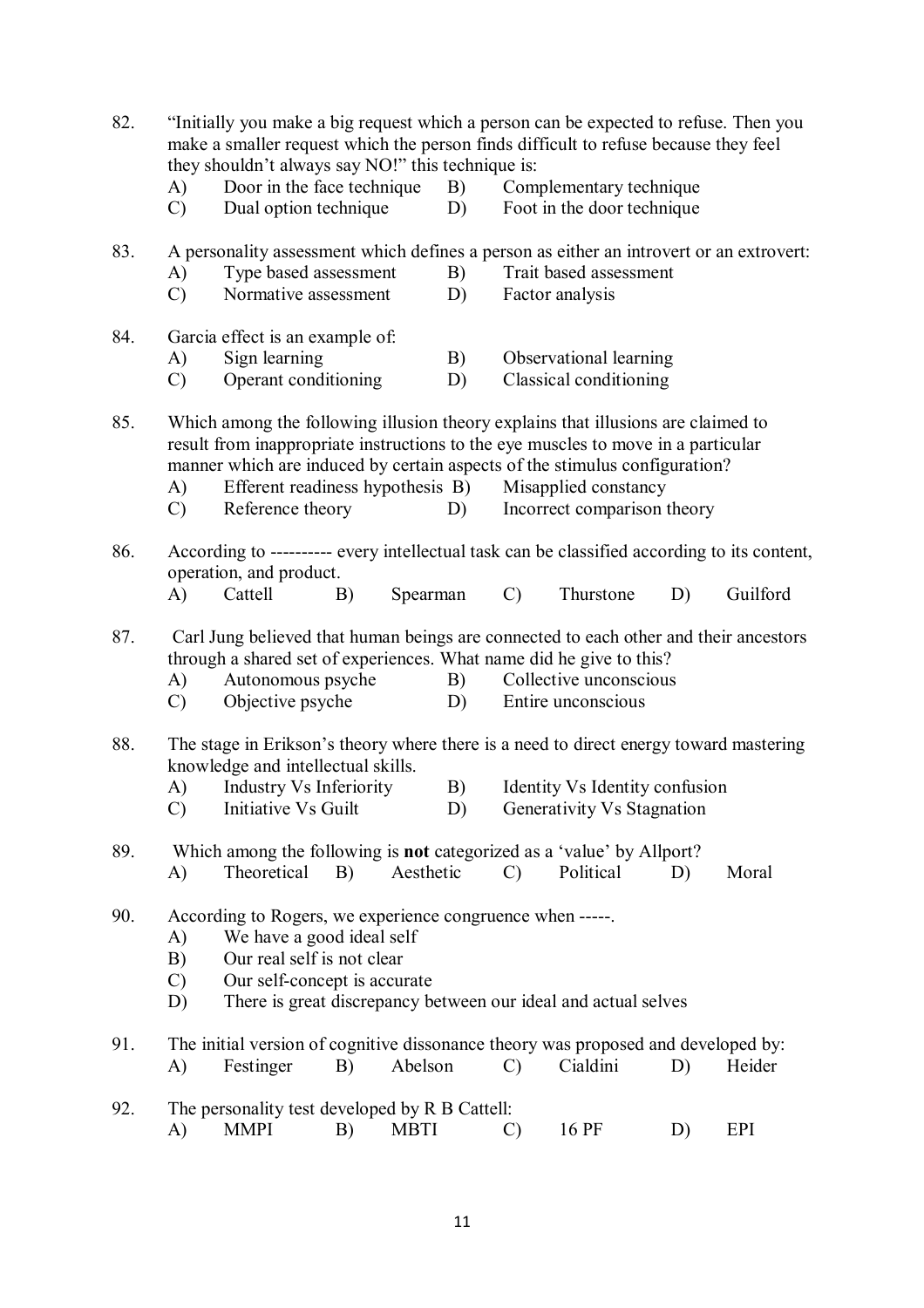| 93. | The neurons that allow us to learn through imitation           |                                                                                                                                                                                      |    |         |                     | Mirror neurons                         |                                                                                                                                                                                                                                                                                                   |    |         |  |  |
|-----|----------------------------------------------------------------|--------------------------------------------------------------------------------------------------------------------------------------------------------------------------------------|----|---------|---------------------|----------------------------------------|---------------------------------------------------------------------------------------------------------------------------------------------------------------------------------------------------------------------------------------------------------------------------------------------------|----|---------|--|--|
|     | A)<br>$\mathcal{C}$                                            | Relay neurons<br>Motor neurons                                                                                                                                                       |    |         | B)<br>D)            |                                        | Sensory neurons                                                                                                                                                                                                                                                                                   |    |         |  |  |
| 94. | A)<br>$\mathcal{C}$                                            | The therapy that holds the idea that bringing together two opposites in therapy –<br>acceptance and change – brings better results than either one.<br>Stress inoculation therapy B) |    |         |                     |                                        | Dialectical behavioural therapy<br>Systematic desensitization D) Psychodynamic therapy                                                                                                                                                                                                            |    |         |  |  |
| 95. | List I<br>a.<br>b.<br>$c_{\cdot}$<br>d.<br>A)                  | Match the following<br>Insomnia<br>Sleep apnea<br>Narcolepsy<br>Parasomnias<br>$a-1$ , $b-2$ , $c-3$ , $d-4$                                                                         |    |         | List II<br>B)       |                                        | - 1. interrupted breathing during sleep<br>- 2. Abnormal movements and behaviours during sleep<br>- 3. Difficulty falling or staying asleep<br>- 4. Excessive daytime sleeplessness and intermittent<br>uncontrollable episodes of falling asleep during daytime<br>$a-3$ , $b-4$ , $c-1$ , $d-2$ |    |         |  |  |
|     | $\mathcal{C}$                                                  | $a-3$ , $b-1$ , $c-4$ , $d-2$                                                                                                                                                        |    |         | D)                  |                                        | $a-4, b-1, c-2, d-3$                                                                                                                                                                                                                                                                              |    |         |  |  |
| 96. | List I<br>a.<br>b.<br>$c_{\cdot}$<br>d.<br>A)<br>$\mathcal{C}$ | Match the following<br>Ophidiophobia<br>Autophobia<br>Nephophobia<br>Cryophobia<br>$a-4$ , $b-1$ , $c-2$ , $d-3$<br>$a-3$ , $b-2$ , $c-1$ , $d-4$                                    |    |         | List II<br>B)<br>D) | 2. Fear of clouds<br>4. Fear of snakes | 1. Fear of being alone<br>3. Fear of ice or cold<br>$a-1$ , $b-2$ , $c-3$ , $d-4$<br>$a-4, b-3, c-2, d-1$                                                                                                                                                                                         |    |         |  |  |
| 97. | A)<br>$\mathcal{C}$ )                                          | MBTI was built on the theory by<br><b>RB</b> Cattel<br>Sigmund Freud                                                                                                                 |    |         | B)<br>D)            | Carl Jung                              | Eric Erikson                                                                                                                                                                                                                                                                                      |    |         |  |  |
| 98. | List I<br>a.<br>b.<br>$c_{\cdot}$<br>d.<br>A)                  | Match the following<br>Existentialism<br>Dialectical humanism<br>Self-actualization<br><b>PERMA</b><br>$a-3$ , $b-4$ , $c-1$ , $d-2$                                                 |    |         | List II<br>B)       | 1. Martin Seligman<br>3. Eric Fromm    | 2. Abraham Maslow<br>4. Martin Heidegger<br>$a-3$ , $b-1$ , $c-2$ , $d-4$                                                                                                                                                                                                                         |    |         |  |  |
|     | $\mathcal{C}$                                                  | $a-4$ , $b-3$ , $c-2$ , $d-1$                                                                                                                                                        |    |         | D)                  |                                        | $a-4$ , $b-2$ , $c-3$ , $d-1$                                                                                                                                                                                                                                                                     |    |         |  |  |
| 99. | highest.                                                       | Arrange the following measurement scales according to the level from lowest to                                                                                                       |    |         |                     |                                        |                                                                                                                                                                                                                                                                                                   |    |         |  |  |
|     | 1.                                                             | Interval                                                                                                                                                                             | 2. | Ordinal |                     | 3.                                     | Ratio                                                                                                                                                                                                                                                                                             | 4. | Nominal |  |  |
|     | A)                                                             | 1,2,3,4                                                                                                                                                                              | B) | 4,3,2,1 |                     | $\mathcal{C}$                          | 4,2,1,3                                                                                                                                                                                                                                                                                           | D) | 4,2,3,1 |  |  |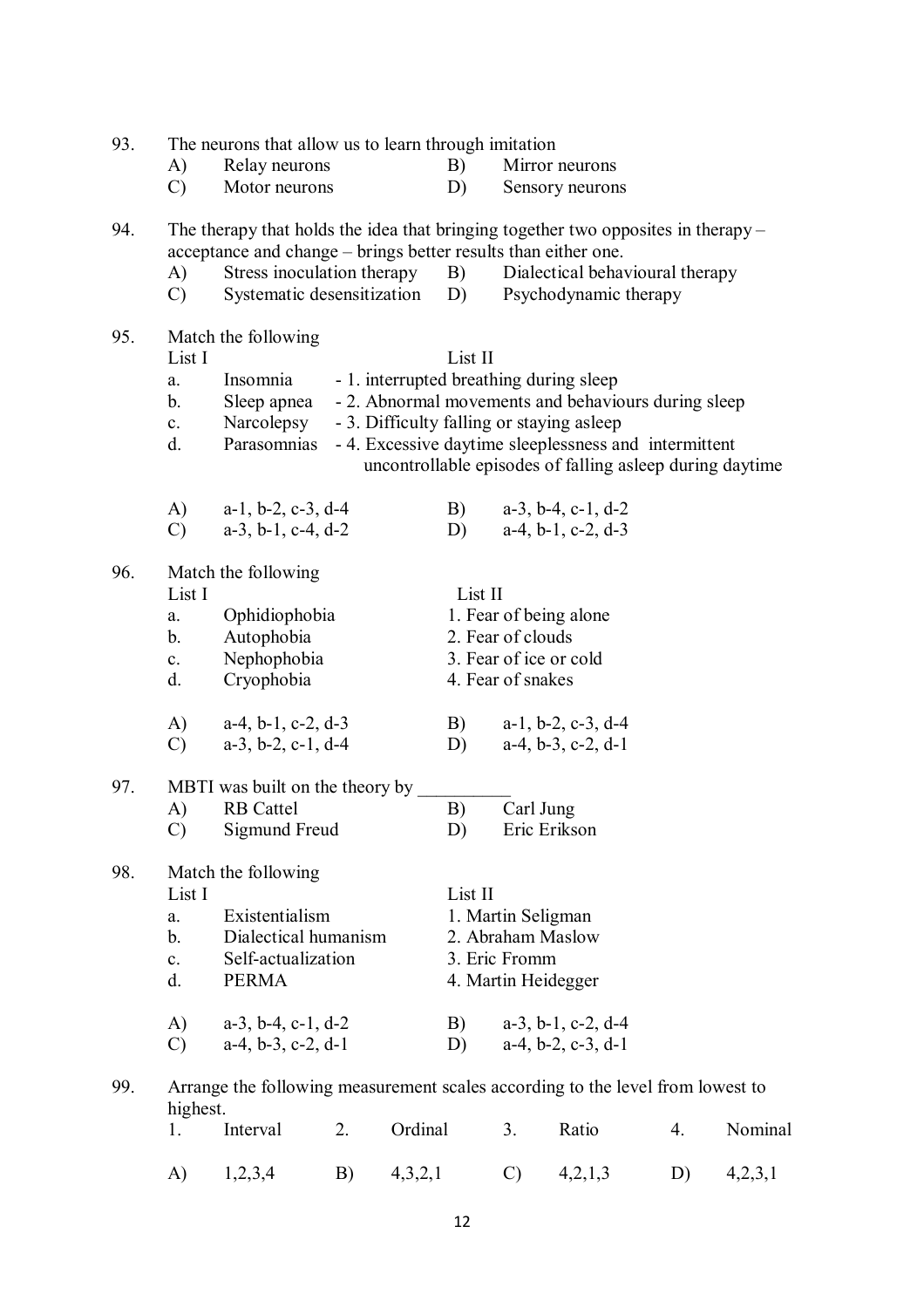100. The term used for the study of causes of diseases.

- A) Prognosis B) Pathogenesis
- C) Epidemiology D) Etiology

| 101. |                | Match the following  |              |                               |
|------|----------------|----------------------|--------------|-------------------------------|
|      | a.             | Intensity theory     |              | 1. John Paul Nafe             |
|      | $b_{\cdot}$    | Specificity theory   |              | 2. Plato                      |
|      | $\mathbf{c}$ . | Pattern theory       |              | 3. Melzack-Wall               |
|      | $d_{\cdot}$    | Gate control theory  |              | 4. Von Frey                   |
|      | A)             | $a-4, b-3, c-2, d-1$ | $\mathbf{B}$ | $a-3$ , $b-4$ , $c-1$ , $d-2$ |
|      | $\sim$         |                      | $\mathbf{L}$ | $111$ $212$                   |

- C) a-2, b-4, c-1, d-3 D) a-1, b-4, c-2, d-3
- 102. ---------emphasizes the way an individual provides a rationale for their behaviour without particular reference to a social context.
	- A) Biomedical model
	- B) Health locus of control
	- C) Theory of planned behaviour
	- D) Health belief model

## 103. In which among the following are control questions given?

- A) Polygraph B) Narcoanalysis
- C) Hypnosis D) Brain mapping

104. If you want to make predictions regarding how much you would weigh based on how much you eat, which statistical analysis would better help you?

- 
- A) Chi-square B) Two-way Anova<br>
C) Regression analysis D) Partial correlation  $(C)$  Regression analysis  $(D)$

105. Assertion (A): Emotions help us survive and adjust to changing conditions Reason (R): Emotions are linked to many basic adaptive behaviours such as attacking, fleeing, seeking comfort, helping others etc

- A) Both (A) and (R) are true and (R) is the correct explanation of (A)
- B) Both (A) and (R) are true but (R) is not the correct explanation of (A)
- $(C)$  (A) is true but  $(R)$  is false
- D) (A) is false but  $(R)$  is true

106. Assertion (A): Thinking often involves the manipulation of images Reason (R): Images are mental pictures of the world which are manipulated during thought

- A) Both (A) and (R) are true and (R) is the correct explanation of (A)
- B) Both (A) and (R) are true but (R) is not the correct explanation of (A)
- $(C)$  (A) is true but  $(R)$  is false
- D) (A) is false but (R) is true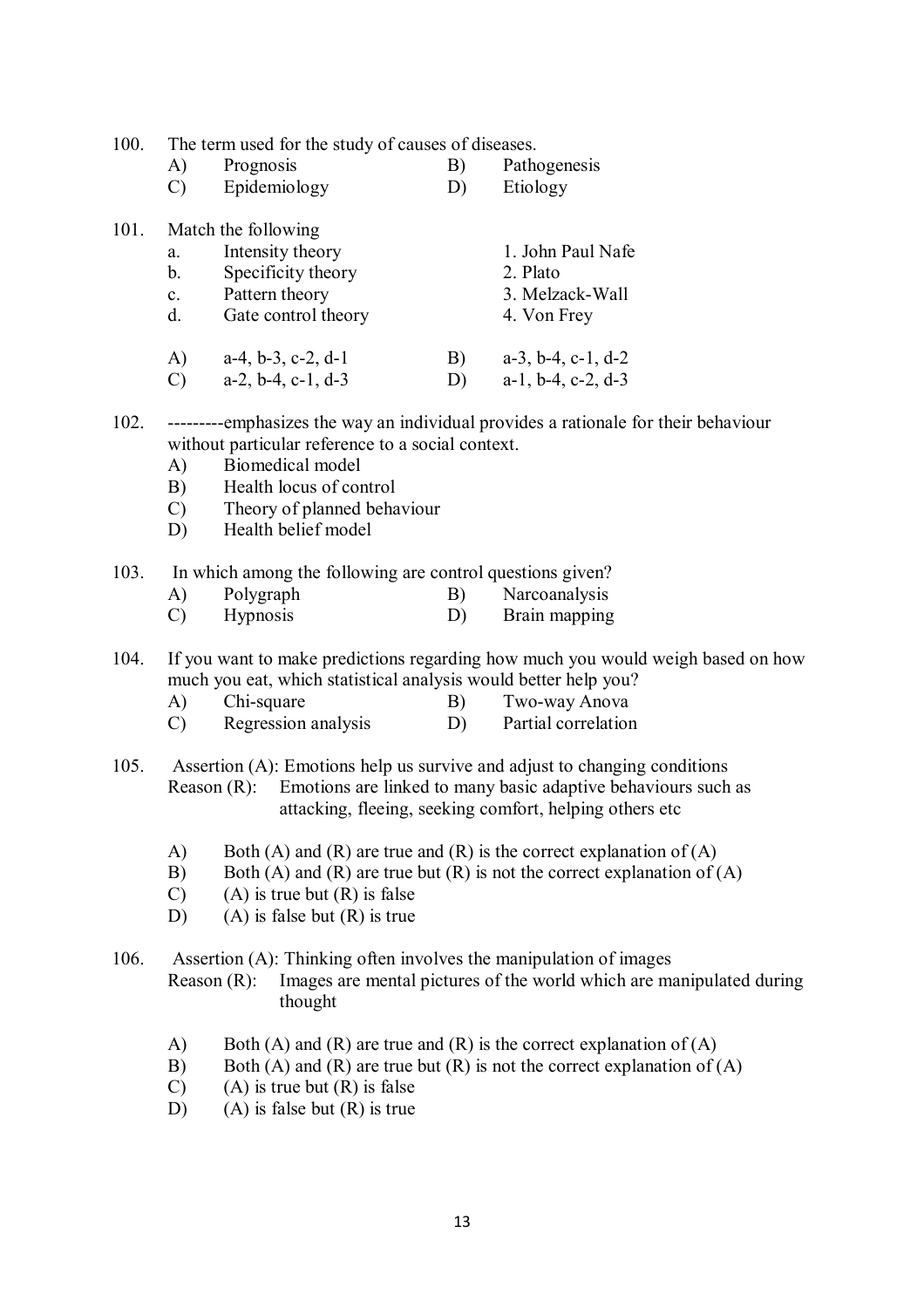| 107. | A)                                                                  | The two factor theory of learning was proposed by:<br>B)<br>Razran                                                                                                                                                                                                                                                                                                                                                 | Mowrer |                                                         | $\mathcal{C}$ | Guthrie                                                                                            | D) | Dewey |
|------|---------------------------------------------------------------------|--------------------------------------------------------------------------------------------------------------------------------------------------------------------------------------------------------------------------------------------------------------------------------------------------------------------------------------------------------------------------------------------------------------------|--------|---------------------------------------------------------|---------------|----------------------------------------------------------------------------------------------------|----|-------|
| 108. | A)<br>$\mathcal{C}$                                                 | Which among the following does not belong to a nominal category?<br>Gender<br>Eye color                                                                                                                                                                                                                                                                                                                            |        | B)<br>D)                                                |               | Marital status<br>Temperature                                                                      |    |       |
| 109. | A)<br>$\mathcal{C}$                                                 | The ego defense mechanism, when a person is avoiding reality despite what may be<br>obvious to people around them.<br>Repression<br>Denial                                                                                                                                                                                                                                                                         |        | B)<br>D)                                                | Regression    | Rationalization                                                                                    |    |       |
| 110. | List I<br>a.<br>$b_{\cdot}$<br>$c_{-}$<br>d.<br>A)<br>$\mathcal{C}$ | Match list 1 with list 2<br>Episodic<br>Semantic<br>Procedural<br>Iconic<br>$a-1$ , $b-4$ , $c-3$ , $d-2$<br>$a-3$ , $b-4$ , $c-2$ , $d-1$                                                                                                                                                                                                                                                                         |        | List II<br>2. Light trails<br>4. Riding a bicycle<br>D) |               | 1. Definition of Psychology<br>3. First day in school<br>B) $a-3,b-1,c-4,d-2$<br>$a-1,b-2,c-4,d-3$ |    |       |
| 111. | A)<br>B)<br>$\mathcal{C}$<br>D)                                     | The five key dimensions of personality identified by McCrae and Costa includes<br>Extraversion, Neuroticism, Openness to experience, Conscientiousness,<br>Agreeableness<br>Extraversion, Neuroticism, Obedience, Conscientiousness, Agreeableness<br>Extraversion, Neuroticism, Optimism, Conscientiousness, Agreeableness<br>Extraversion, Neuroticism, Openness to experience, Conscientiousness,<br>Acceptance |        |                                                         |               |                                                                                                    |    |       |
| 112. |                                                                     | Tolman used three groups of rats in their experiment on latent learning.<br>1. With reinforcement on all trials<br>2. Without reinforcement on all trials<br>3. Reinforcement available after ten days<br>4. Reinforcement available after five days                                                                                                                                                               |        |                                                         |               |                                                                                                    |    |       |
|      | A)<br>$\mathcal{C}$                                                 | 1, 2 $&$ 4 are correct<br>1, 3 $&$ 4 are correct                                                                                                                                                                                                                                                                                                                                                                   |        | B)<br>D)                                                |               | 1, 2 $\&$ 3 are correct<br>2, 3 $&$ 4 are correct                                                  |    |       |
| 113. | A)<br>$\mathcal{C}$                                                 | Which among the following is NOT a stimulant?<br>Cocaine<br>Nicotine                                                                                                                                                                                                                                                                                                                                               |        | B)<br>D)                                                | Alcohol       | Amphetamine                                                                                        |    |       |
| 114. | A)<br>$\mathcal{C}$                                                 | According to Jung, ego represents the --------mind.<br>Conscious<br>Collective unconscious                                                                                                                                                                                                                                                                                                                         |        | B)<br>D)                                                |               | Unconscious<br>Personal unconscious                                                                |    |       |